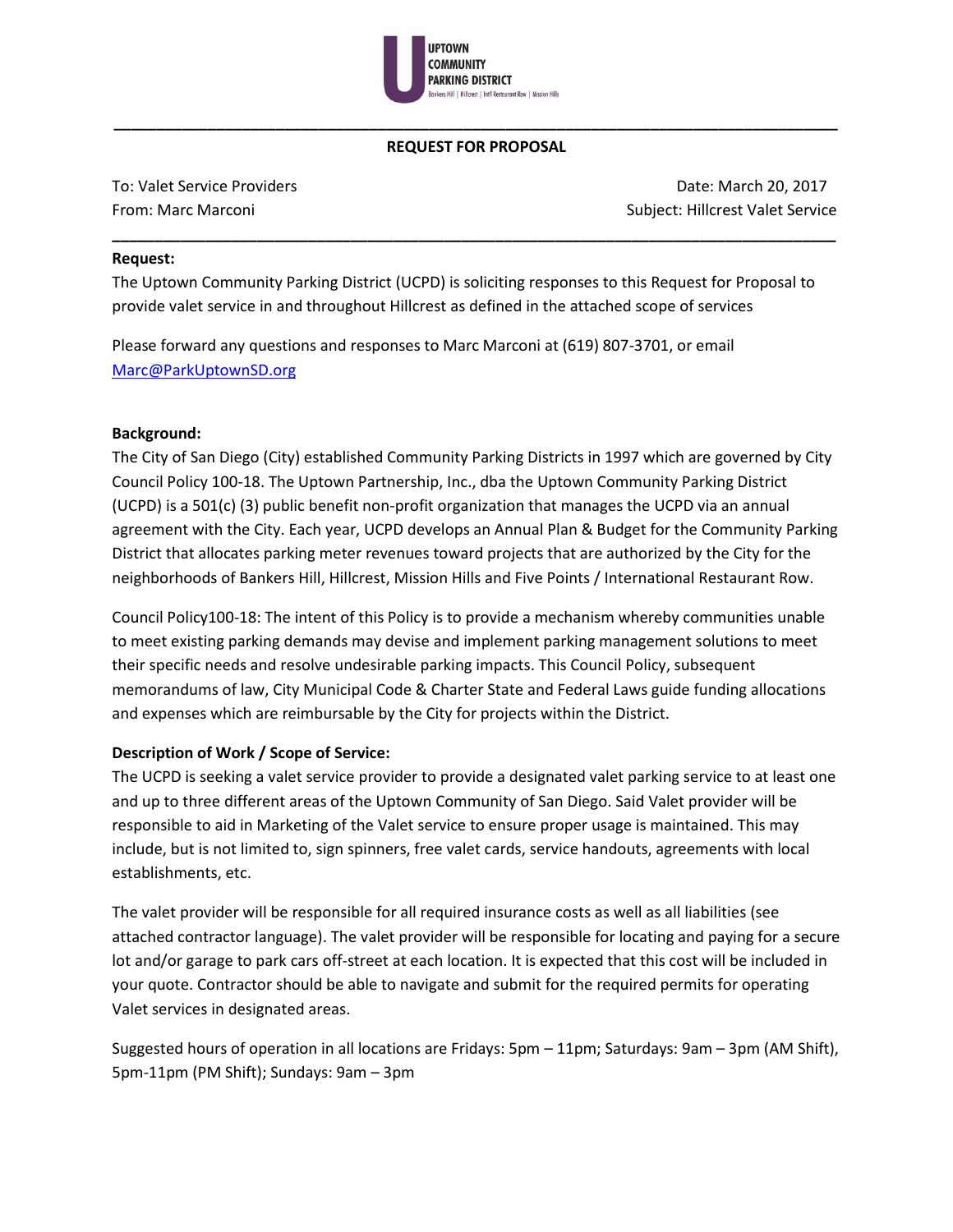

#### **Location Map:**



#### Approximate Locations (All in 92103):

- o 1047 University Ave
- o 3940 Fifth Ave
- o 3797 Park Blvd

### **Timelines:**

The deadline for responses to this RFP has been extended and is requested by April 17, 2017 at 5:00 PM. Consultants interested in responding should advise the UCPD asap. The Uptown Community Parking District expects to select a vendor by May 12th, 2017 and anticipates that the consultant will begin providing Valet services on June 2, 2017. It is anticipated this Valet provider will run on a Month-to-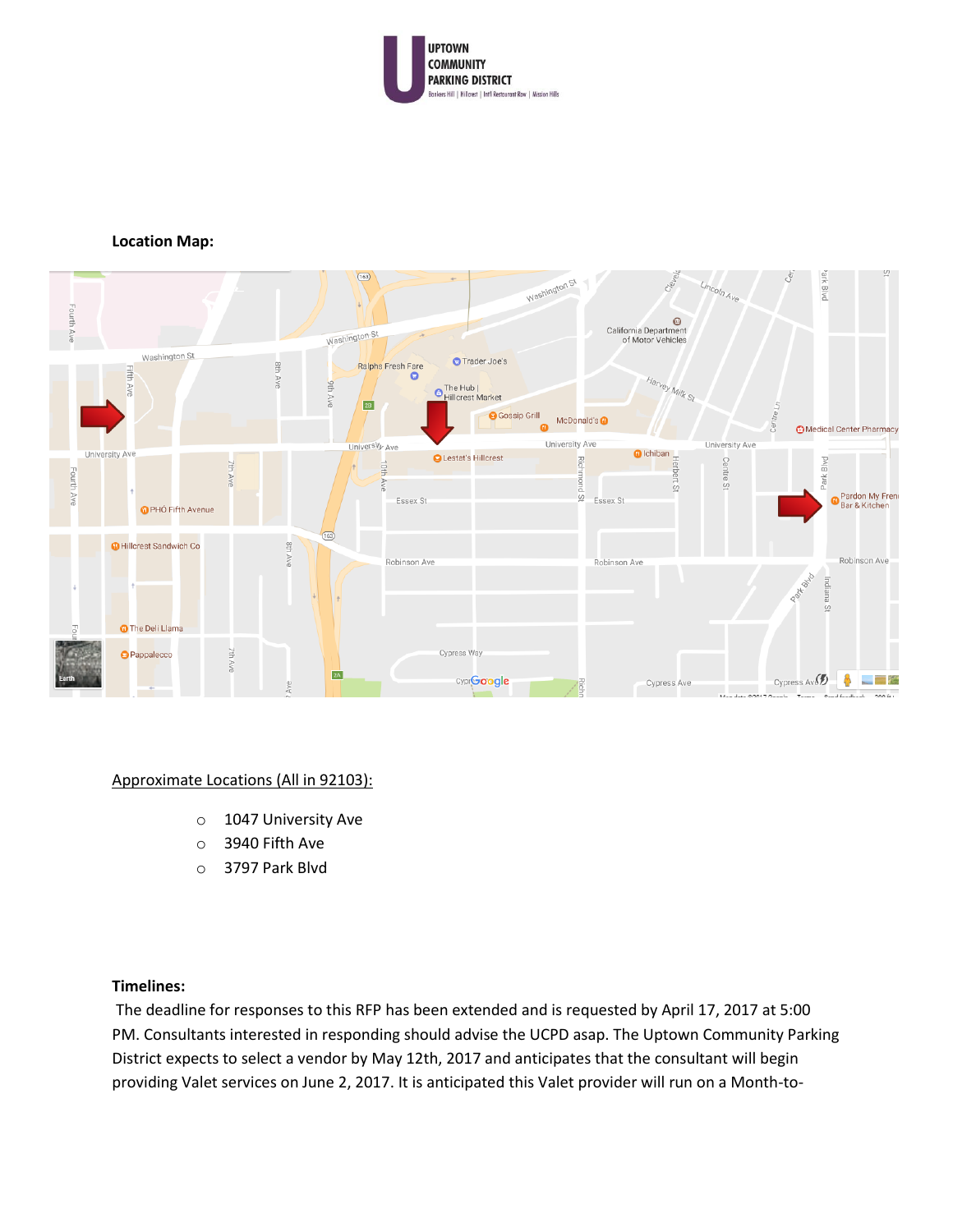

Month basis for the first 3 months of service, with a service evaluation to be completed at the end of this 3 month period.

#### **Request for Proposal Requirements**

- **I. General:** The Request for Proposals should be concise, well organized and demonstrates the respondent's qualifications and experience applicable to the project.
- II. **Contents:** Statements submitted in response to this Request for Proposal shall be in the following order and shall include:
	- A. Identification of the entity and identity of all principals.
		- 1. Legal name and address of company

2. Legal form of entity (partnership, corporation, joint venture, etc.). If joint venture, identify the members of the joint venture and provide all information required within this section for each member.

3. Name, title, mailing address, telephone number, and e-mail address of the person to contact concerning the Request for Proposal.

B. Experience and Technical Qualifications

Describe the contractor's experience in completing similar projects. List at least three (3) successfully completed projects of a similar nature, together with the name of the client and project manager, telephone numbers, description of work performed, and value of the consulting contracts. Projects that are currently being performed may be submitted for consideration.

C. Knowledge and Understanding of Local Environment

Describe the contractor's prior experience working with community groups in the San Diego area and its perceived ability to work closely with UCPD and City of San Diego's staff.

### D. Work Program

The contractor should describe how it proposes to accomplish the work identified in this RFQ. While the overall objectives and products of study described in the initial section of this RFQ (above) must be accomplished, the contractor may depart from the precise Scope of Services described above, subject to the approval of the UCPD. This detailed work program should be written and in a suitable computer disc format that is capable of being incorporated into the project Contract for Services.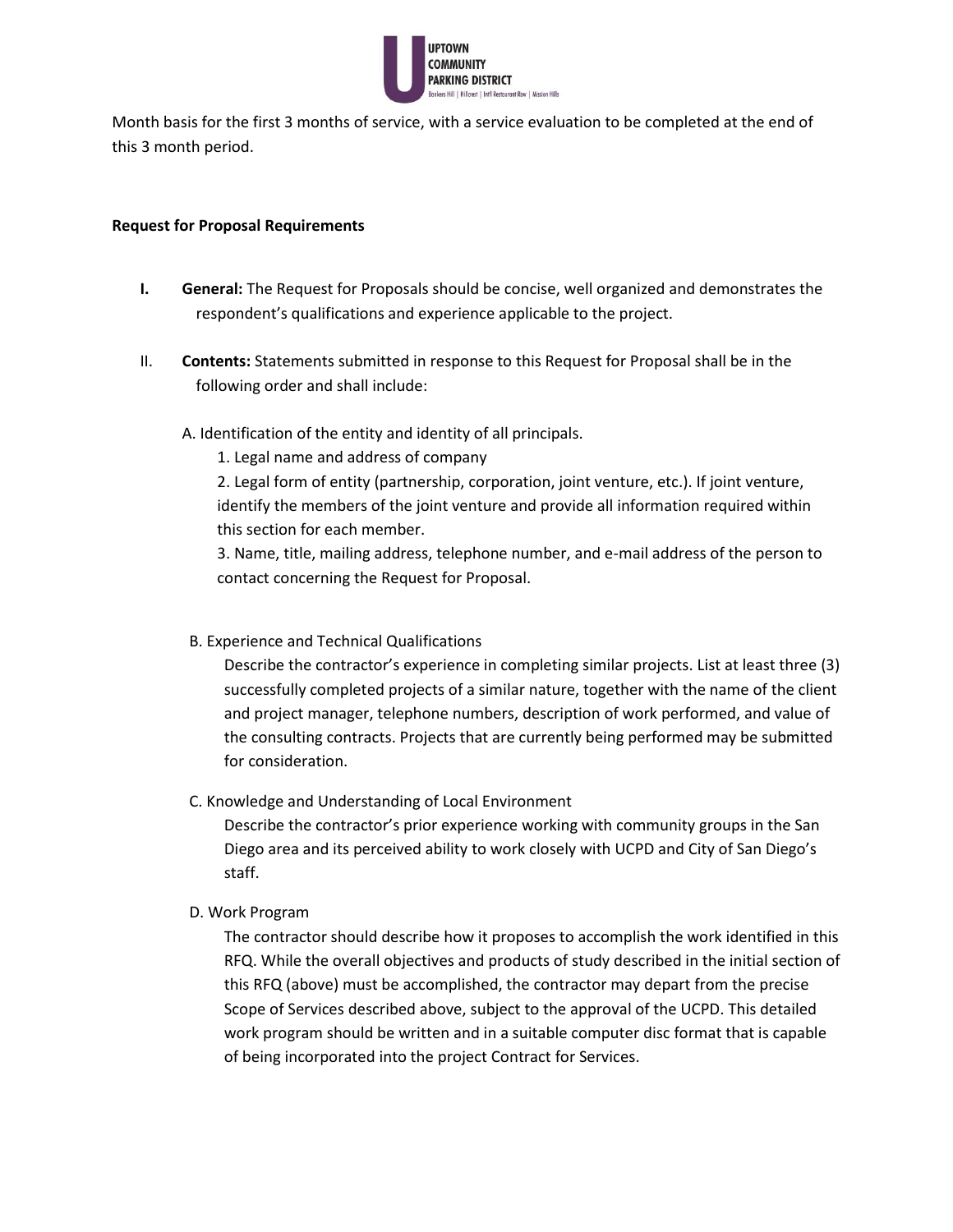

E. Project Organization and Key Personnel

1. Describe proposed project organization, including the identification and responsibilities of key personnel. Indicate the role and responsibility of prime contractors and all sub-contractors.

2. Provide a description of the experience and professional licenses, if any, of the contractor's project team, including the team's project manager, and other key staff members. Single page resumes for each proposed team member should be included.

# F. Cost Estimates

Provide an estimate of the total direct and indirect costs to complete the tasks identified in the Scope of Required Services (above). A cost breakdown should be provided identifying: 1) the number of staff hours and hourly rates for each team member; 2) an estimate of all other direct costs, such as materials and reproduction costs; and 3) an estimate of sub-contractor services, if needed.

### G. Cost Breakdown

Breakdown the costs for all three locations: (a) 1047 University Ave, (b) 3940 Fifth Ave, (c) 3797 Park Blvd (each location approximate) and each possible combination of those three locations. Breakdown should consist of costs for Valet service, parking/storage lot for parked cars, and all other supplemental costs at locations: a, b, c, a+b, a+c, b+c, a+b+c.

Rates should be presented in two ways:

Option 1: hourly per employee per location, to include for each location and include all fee employee wages, payroll tax, Workers Comp. insurance, claim tickets, General Liability Insurance, and off-street parking location costs. Valet Service will be complimentary to patrons.

Option 2: Valet Service will be \$5.00 to \$10.00 per car to patrons, to off-set option 1.

H. Previous and Current Contracts with the City of San Diego.

The contractor shall include a list of all contracts awarded to the contractor by the City of San Diego for the last three (3) calendar years. The list shall include a short description of the project, award date, completion date, and contract value. Previous work with the City of San Diego is not a prerequisite for obtaining approval by the board for any RFP.

### **Contractor Nominating and Selection Process**

I. Based upon the submitted Request for Proposal, UCPD staff and committee members may identify a short-list of qualified contractors for this project. Should it find it to be in its best interest, UCPD reserves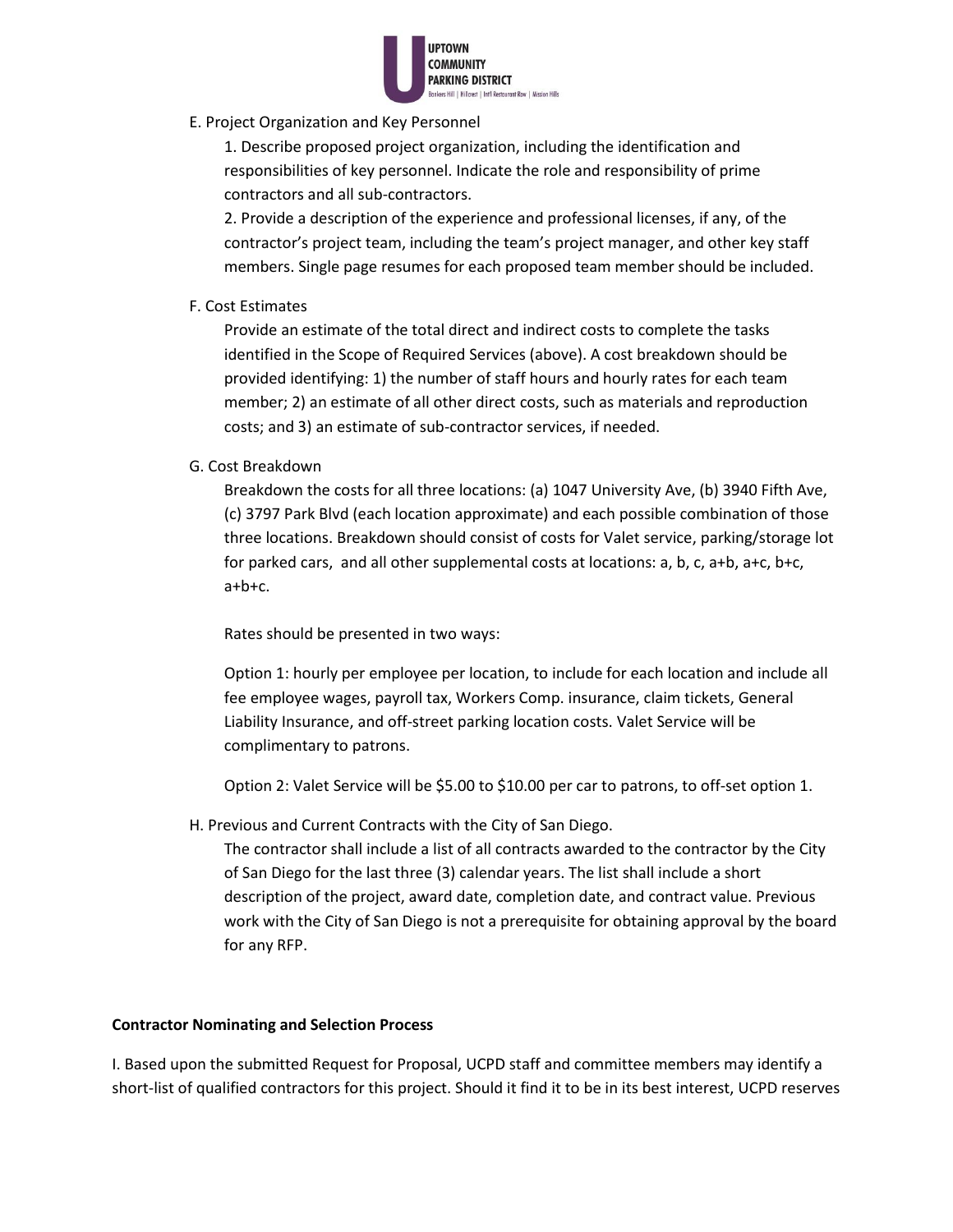

the right to make final contractor selection based solely upon evaluation of the written RFQs, without short-listing contractors or conducting oral interviews.

II. UCPD staff and committee members may also interview the short-listed contractors. Based upon the RFQ and interview, staff will rank the finalists based on qualifications and recommend the selected contractor to the Board of Directors, which has final authority for selection.

III. After this selection has been made, the UCPD will proceed to other negotiations with the entity. The negotiations will cover: scope of work, contract schedule, contract terms and conditions, technical specifications, and price. If the negotiating teams are unable to reach an acceptable agreement with the selected contractor, the negotiating team may recommend that negotiations be terminated, and that negotiations be initiated with the next ranked contractor.

IV. After negotiating a fair and reasonable proposed agreement, the UCPD Chief Operating Officer will recommend its approval to the UCPD Board of Directors.

V. The contract will then be submitted to the City of San Diego. Final authority to approve the agreement rests ultimately with the City of San Diego.

Proposal evaluation criteria: Contractors will be considered and evaluated on the following criteria:

I. Experience and technical qualifications of the contractor and potential subcontractors in completing valet related services;

II. Prior experience of the participating contractors in completing joint projects, if sub-contractors are proposed;

III. Knowledge and understanding of the local environment;

IV. Adequacy of the proposed Detailed Work Program;

V. Project Cost.

Special Conditions

I. Reservations

This Request for Proposal (RFP) is neither intended to expect to obligate UCPD to award a contract, or to defray any costs incurred in the preparation of a proposal pursuant to this RFQ, nor that UCPD nor the City of San Diego assumes any liability or responsibility (express or implied) arising out of this process. No retroactive reimbursement will be made or considered for any costs incurred in preparing a response to this RFQ.